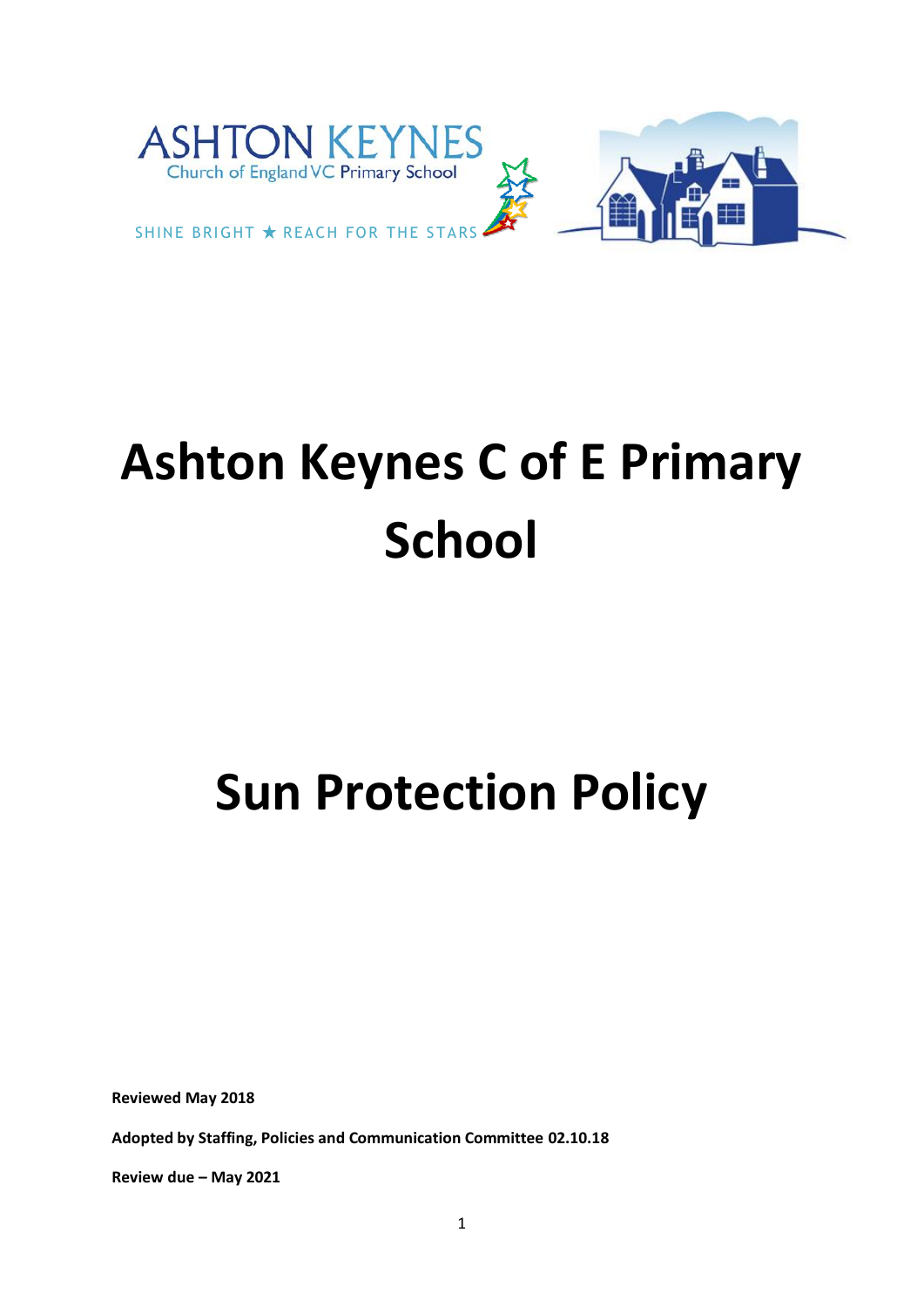# **SUN PROTECTION POLICY FOR ASHTON KEYNES PRIMARY SCHOOL**

**At Ashton Keynes Primary School we want staff and pupils to enjoy the sun safely. We will work with staff, pupils, parents and carers to achieve this by raising awareness.**

#### **RATIONAL**

Too much exposure to ultraviolet light (UV) radiation from the sun causes sunburn, skin damage and increases the risk of skin cancer. Sun exposure in the first 15 years of life contributes significantly to the lifetime risk of skin cancer. There is enormous potential for schools to help prevent skin cancer in future generations. Schools are central to protecting children's skin this is because:

• Children are at school five out of seven days a week at times when UV rays are high.

- Most damage due to sun exposure occurs during the school years.
- Schools can play a significant role in changing behaviours through role modelling and education.

• Students and teachers are at risk of sunburn within 10-15 minutes of being exposed to strong sunlight.

• Students spend an average of 1.5 hours outside per school day, more if involved in sports and outdoor activities.

• Skin cancer is largely preventable through behaviour modification and sun protection during early years.

The main elements of this policy are:

- **Partnership**: working with parents/carers, governors, our school nurse and the wider community to reinforce awareness about sun safety and promote a healthy school.
- **Education**: learning about sun safety to increase knowledge and influence behaviour.

• **Protection**: providing an environment that enables pupils and staff to stay safe in the sun.

# **PARTNERSHIP**

• Sun safety will be promoted through working with parents, governors and the wider community to improve our understanding and provision to avoid the harmful effects of too much exposure to ultraviolet light (UV).

• Staff should act as positive role models and set a good example by seeking out the shade whenever possible and wearing suitable clothing, hat and sunscreen.

# • **EDUCATION**

• Annually a special assembly will be dedicated to 'Sun Safety'. This will emphasise the 5 S's of Sun Safety including:

SLIP SLOP SLAP - to SLIP ON A T-SHIRT, SLOP ON THE SUNCREEN, SLAP ON A HAT.

• At appropriate times during the year children will be reminded through our assemblies about 'How to be Sun Safe'.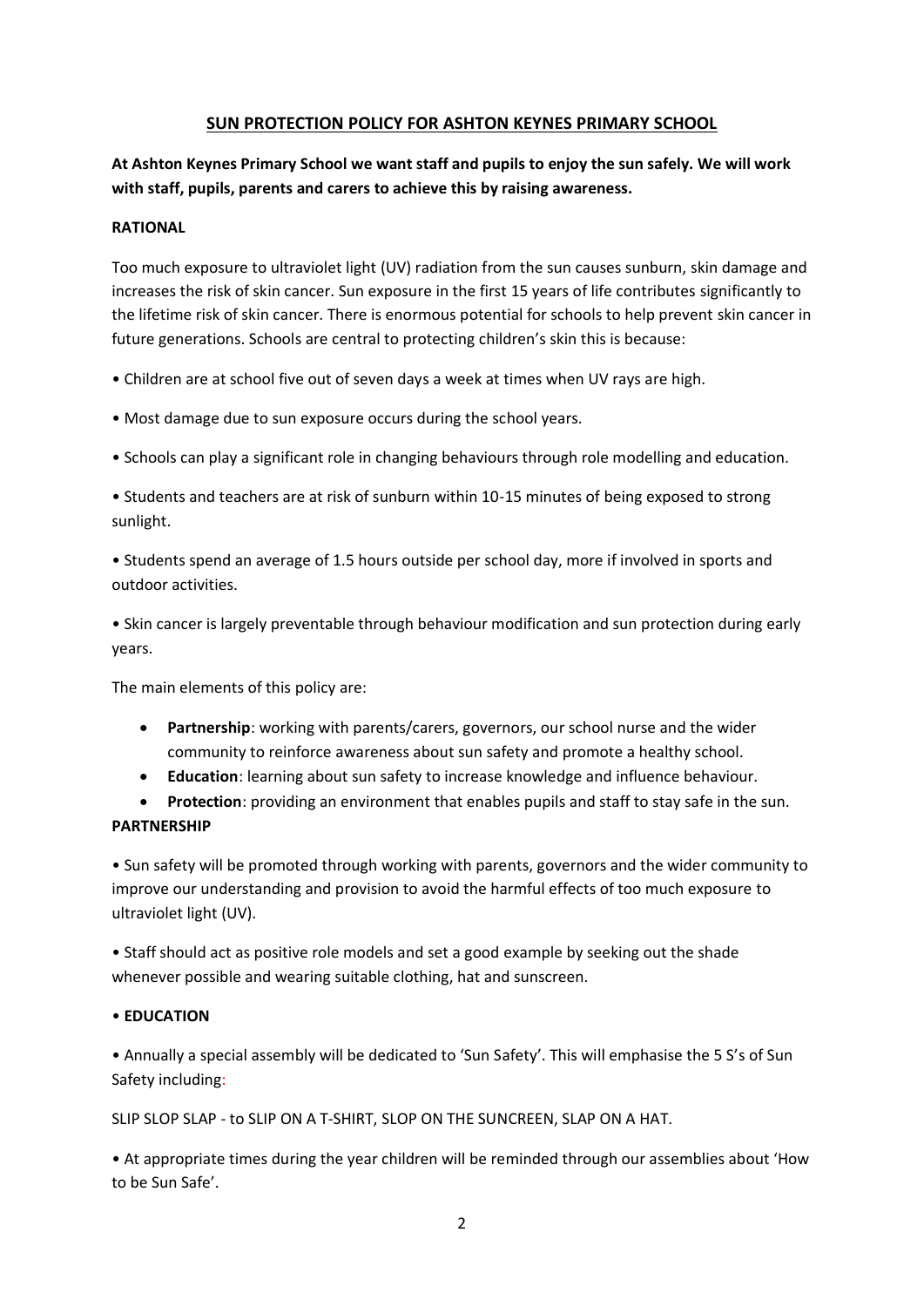• Parents and Guardians will be asked through letters/newsletters to support this policy by encouraging their children to adopt the Slip, Slop, Slap message and act as role models.

• Children will be encouraged to use the shaded areas of the school during playtimes.

#### **Be SMART**

**S**tay in the shade between 11 a.m. and 3 p.m.

**M**ake sure you never burn

**A**lways cover up – wear a t-shirt, hat and wraparound sunglasses

**R**emember children burn more easily

**T**hen use sunscreen at least factor 15

#### **PROTECTION**

#### Shade:

- The school playground has shade provided either by the school building, trees, outdoor shelter (planned building in Summer 2015), trees.
- Children will be encouraged to use the shaded areas of the school during playtimes when appropriate.
- The availability of shade provision is considered when planning excursions and all outdoor activities.
- Support recommendations to seek shade during breaks and lunchtimes.
- In consultation with the education department, shade provision is considered plans for future buildings and grounds.

# Clothing:

- The children will be encouraged to wear clothes that provide good sun protection.
- The children will be encouraged to supply themselves with legionnaire or bucket style hats to protect their face, ears and back of their neck. The hats will remain in school at all times (between March and end of September) and be easily accessible.
- Children's eyes are very sensitive to light. It is important therefore to protect their eyes by ensuring they wear wide-brimmed hats and sunglasses if possible.

# Sunscreen:

• Each pupil will be encouraged to supply themselves with sunscreen (minimum SPF 15, with broad spectrum UVA protection) this should be applied prior to school. They may then reapply themselves when appropriate and be used on or off site for any prolonged outdoor school related activities. Children may only use their own sunscreen. Teachers will not apply sunscreen to any children. Parents/Carers are asked to teach their children how to sensibly use and apply these screens and will clearly label them and put them in their child's bag for their own use.

Drinking Water: